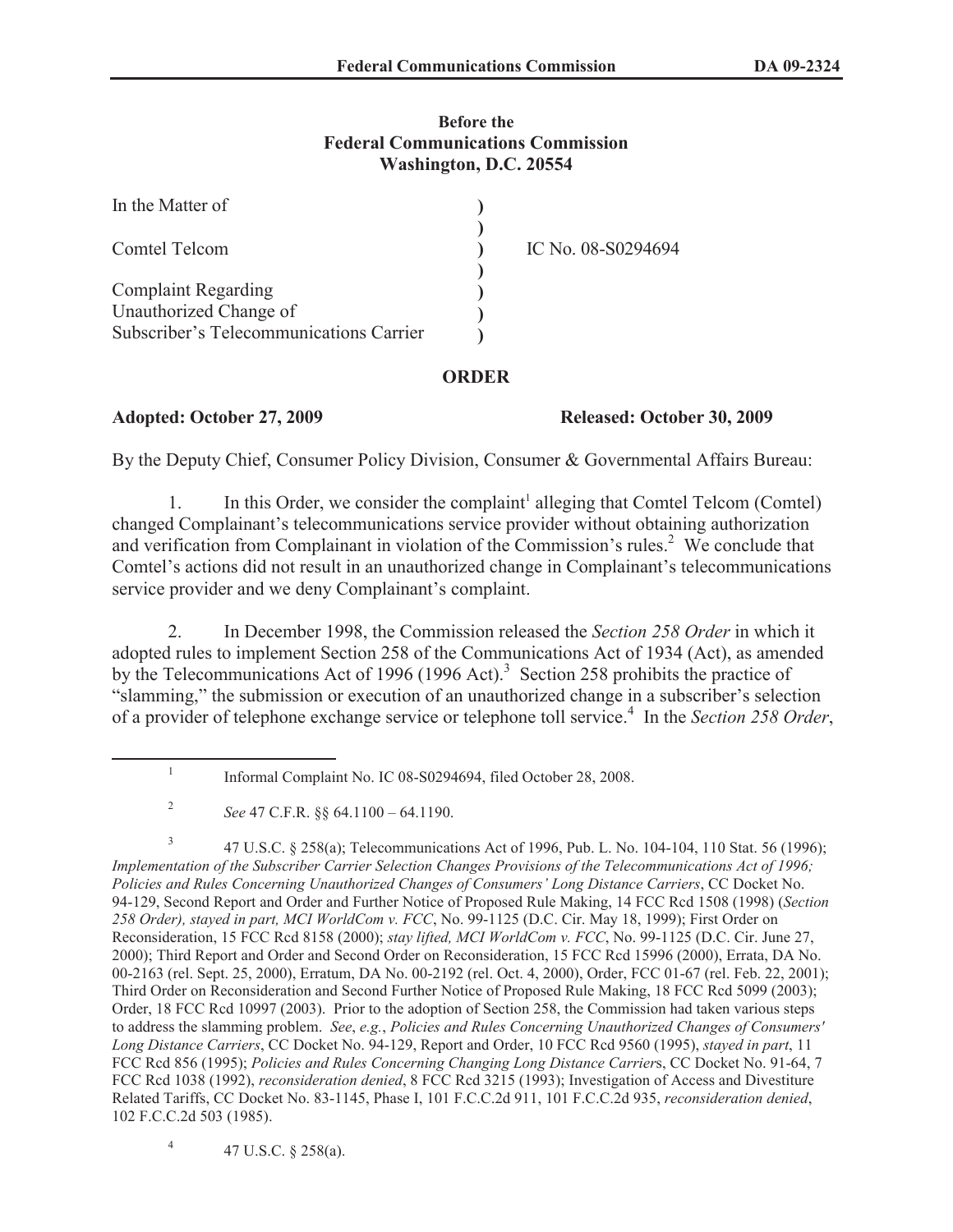the Commission adopted aggressive new rules designed to take the profit out of slamming, broadened the scope of the slamming rules to encompass all carriers, and modified its existing requirements for the authorization and verification of preferred carrier changes. The rules require, among other things, that a carrier receive individual subscriber consent before a carrier change may occur.<sup>5</sup> Pursuant to Section 258, carriers are absolutely barred from changing a customer's preferred local or long distance carrier without first complying with one of the Commission's verification procedures.<sup>6</sup> Specifically, a carrier must: (1) obtain the subscriber's written or electronically signed authorization in a format that meets the requirements of Section 64.1130; (2) obtain confirmation from the subscriber via a toll-free number provided exclusively for the purpose of confirming orders electronically; or (3) utilize an independent third party to verify the subscriber's order.<sup>7</sup>

3. The Commission also has adopted liability rules. These rules require the carrier to absolve the subscriber where the subscriber has not paid his or her bill. In that context, if the subscriber has not already paid charges to the unauthorized carrier, the subscriber is absolved of liability for charges imposed by the unauthorized carrier for service provided during the first 30 days after the unauthorized change.<sup>8</sup> Where the subscriber has paid charges to the unauthorized carrier, the Commission's rules require that the unauthorized carrier pay 150% of those charges to the authorized carrier, and the authorized carrier shall refund or credit to the subscriber 50% of all charges paid by the subscriber to the unauthorized carrier.<sup>9</sup> Carriers should note that our actions in this order do not preclude the Commission from taking additional action, if warranted, pursuant to Section 503 of the Act.<sup>10</sup>

4. We received Complainant's complaint on October 28, 2008, alleging that Complainant's telecommunications service provider had been changed to Comtel without Complainant's authorization. Pursuant to Sections 1.719 and  $64.1150$  of our rules,<sup>11</sup> we notified Comtel of the complaint and Comtel responded on December 10, 2008.<sup>12</sup> We find that the complaint involves a dial-around long distance service and not a switch of presubscribed long

7 *See* 47 C.F.R. § 64.1120(c). Section 64.1130 details the requirements for letter of agency form and content for written or electronically signed authorizations. 47 C.F.R. § 64.1130.

8 *See* 47 C.F.R. §§ 64.1140, 64.1160. Any charges imposed by the unauthorized carrier on the subscriber for service provided after this 30-day period shall be paid by the subscriber to the authorized carrier at the rates the subscriber was paying to the authorized carrier at the time of the unauthorized change. *Id.*

9 *See* 47 C.F.R. §§ 64.1140, 64.1170.

<sup>10</sup> *See* 47 U.S.C. § 503.

<sup>11</sup> 47 C.F.R. § 1.719 (Commission procedure for informal complaints filed pursuant to Section 258 of the Act); 47 C.F.R. § 64.1150 (procedures for resolution of unauthorized changes in preferred carrier).

<sup>12</sup> Comtel's Response to Informal Complaint No. 08-S0294694, received December 10, 2008.

<sup>5</sup> *See* 47 C.F.R. § 64.1120.

<sup>6</sup> 47 U.S.C. § 258(a).